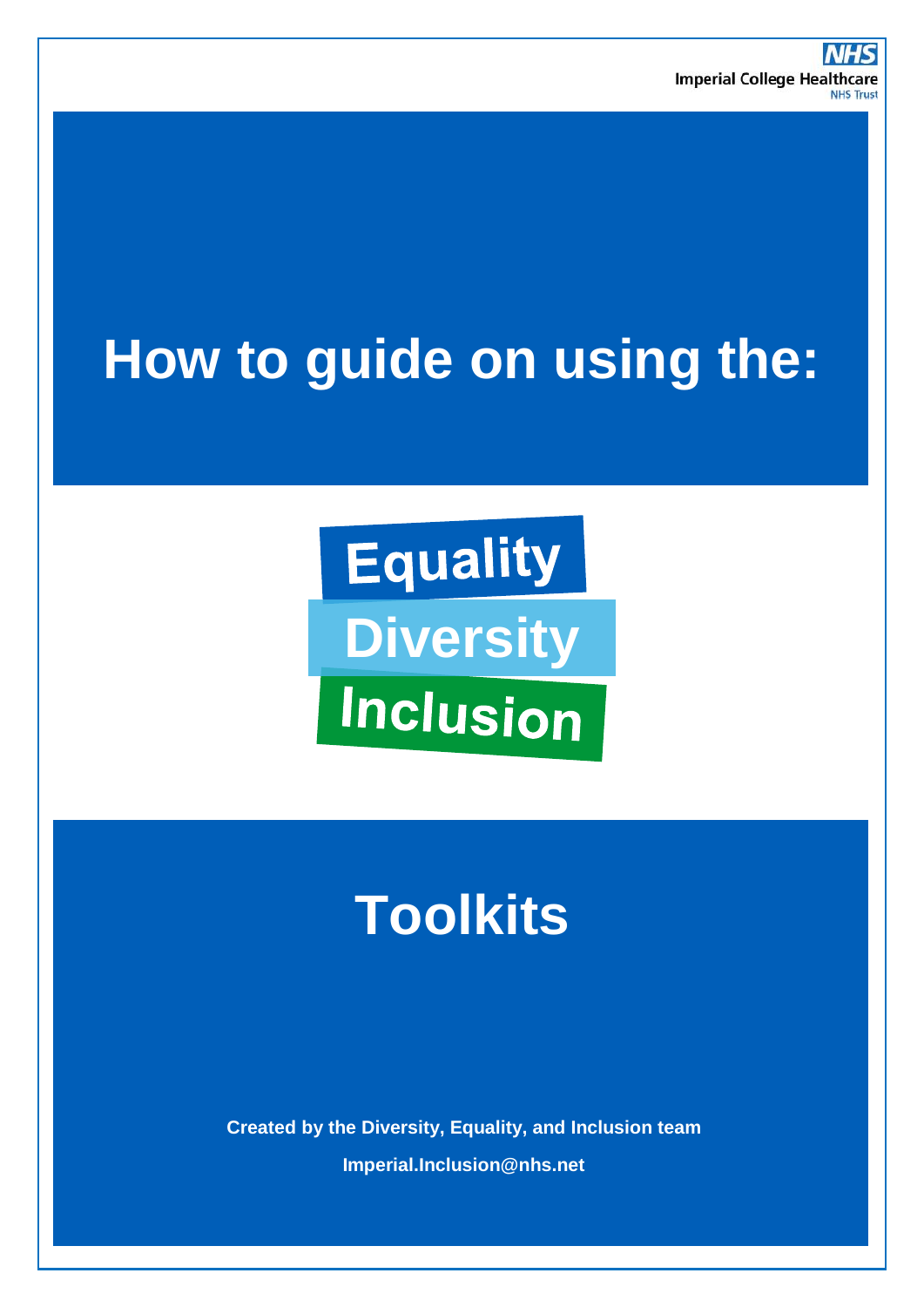## About

The equality, diversity, and inclusion (EDI) toolkits are a set of resources designed to support teams and members of staff to explore and discuss EDI issues within the Trust. These toolkits focus on behaviour change and approaches to behaviour in line with our Trust values (collaborative, aspirational, kind, and expert). They can also be applied to patient care as a means to approaching and supporting all patients in an equitable way.

### Why the toolkits?

Our EDI toolkits support the Trust's ongoing commitment to EDI. They have been developed as a response to our [organisational data,](https://www.imperial.nhs.uk/about-us/who-we-are/publications) including the lived experiences of our staff, demonstrating the need for us to build our confidence & capacity around EDI issues.

Our toolkits will also ensure that our values, ethos and behaviours are at the heart of everything that we do. They will help us to become a truly inclusive organisation, where staff of all backgrounds are supported encouraged to bring their whole selves to work and perform at their best.

### Available toolkits

We have three toolkits available:

| Challenging<br>Microaggressions                                                                                                                                                                                                                | Talking about race                                                                                                                                                                                               | Being an Ally                                                                                                                                                                         |
|------------------------------------------------------------------------------------------------------------------------------------------------------------------------------------------------------------------------------------------------|------------------------------------------------------------------------------------------------------------------------------------------------------------------------------------------------------------------|---------------------------------------------------------------------------------------------------------------------------------------------------------------------------------------|
| <b>Topics</b>                                                                                                                                                                                                                                  | Topics                                                                                                                                                                                                           | <b>Topics</b>                                                                                                                                                                         |
| What are<br>$\bullet$<br>microaggressions?<br>Examples of<br>$\bullet$<br>microagressions?<br>How to challenge<br>$\bullet$<br>microaggressions?<br>Accessing support<br>$\bullet$<br>and resources<br>available<br>Quizzes and<br>reflections | What is race and<br>racism?<br>The benefits of<br>$\bullet$<br>talking about race<br>and how to have<br>conversations<br>Access support<br>$\bullet$<br>and resources<br>available<br>Quizzes and<br>reflections | What is allyship?<br>Examples of<br>alllyships<br>How can you be an<br>$\bullet$<br>ally?<br>Access support<br>$\bullet$<br>and resources<br>available.<br>Quizzes and<br>reflections |

#### Toolkit features

Each toolkit is divided into bite-size topics, meaning that you can jump to different sections to address different needs.

They're also equipped with interaction features such as;

- Videos
- Sound clips
- Quizzes
- And self and team reflection activities.